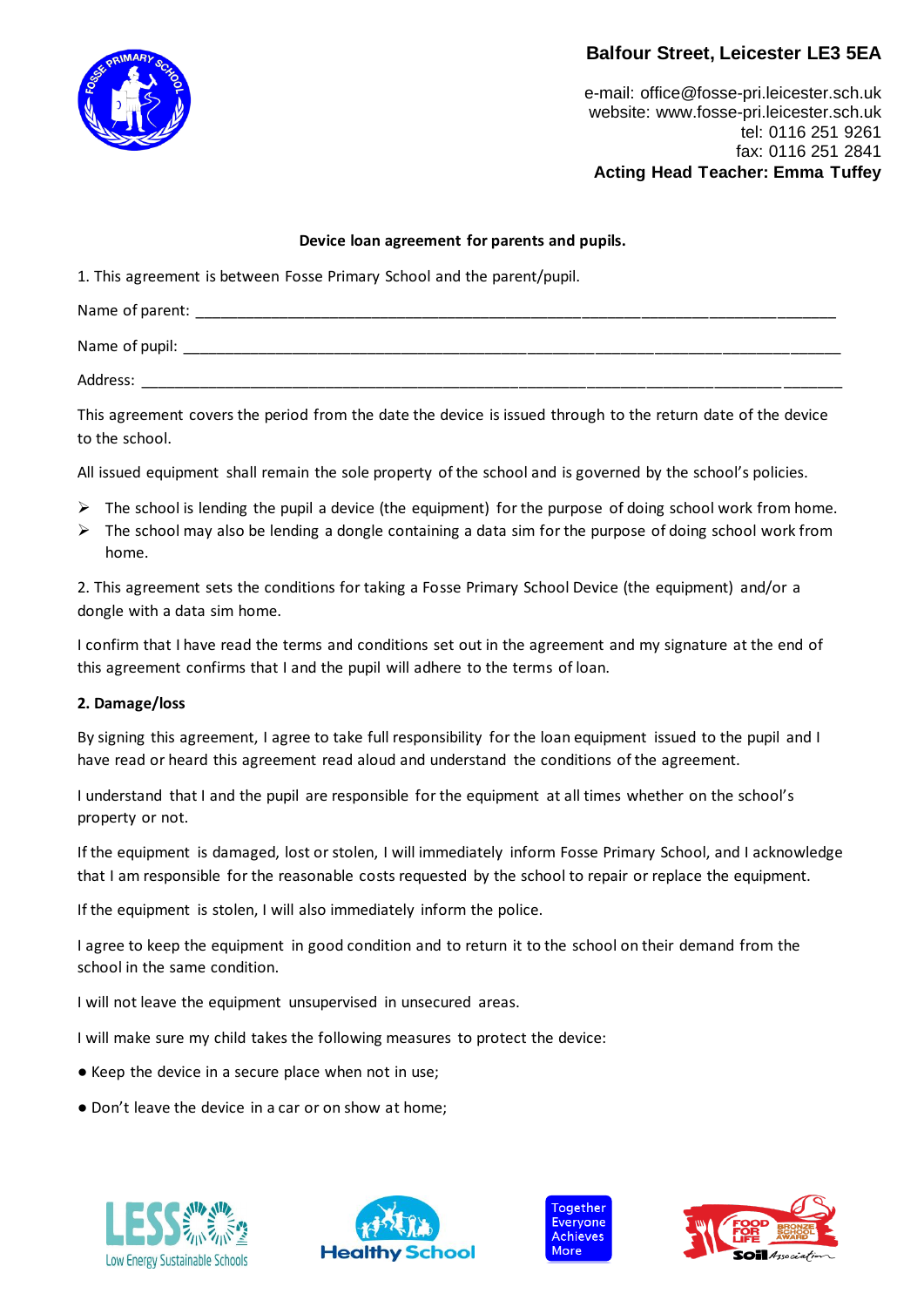# **Balfour Street, Leicester LE3 5EA**



e-mail[: office@fosse-pri.leicester.sch.uk](mailto:office@fosse-pri.leicester.sch.uk) website[: www.fosse-pri.leicester.sch.uk](http://www.fosse-pri.leicester.sch.uk/) tel: 0116 251 9261 fax: 0116 251 2841 **Acting Head Teacher: Emma Tuffey**

- Don't eat or drink around the device;
- Don't lend the device to siblings or friends;
- Don't leave the equipment unsupervised in unsecured areas.

#### **3. Unacceptable use**

I am aware that the school monitors the pupil's activity on this device.

I agree that my child will not carry out any activity that constitutes 'unacceptable use'.

This includes, but is not limited to the following:

- Using ICT or the internet to bully or harass someone else, or to promote unlawful discrimination
- Any illegal conduct, or statements which are deemed to be advocating illegal activity
- Activity which defames or disparages the school, or risks bringing the school into disrepute
- Causing intentional damage to ICT facilities or materials

● Using inappropriate or offensive language I accept that the school will sanction the pupil, in line with our Behaviour Policy, if the pupil engages in any of the above at any time.

#### **4. Personal use**

I agree that the pupil will only use this device for educational purposes and not for personal use and will not loan the equipment to any other person.

#### **5. Data protection**

I agree to take the following measures to keep the data on the device protected.

● Keep the equipment password-protected - strong passwords with a combination of upper and lower-case letters, numbers;

- Make sure my child locks the equipment if it's left inactive for a period of time;
- Do not share the equipment among family or friends;
- Install the latest updates to operating systems, as prompted.

If I need help doing any of the above, I will contact Fosse Primary School on the email:

[office@fosse-pri.leicester.sch.uk](mailto:office@fosse-pri.leicester.sch.uk) or phone 0116 2519261

#### **6. Return date**

I will return the device in its original condition to the school office on the day of my child's return to school.

I will ensure the return of all the equipment to the school if the pupil no longer attends the school.